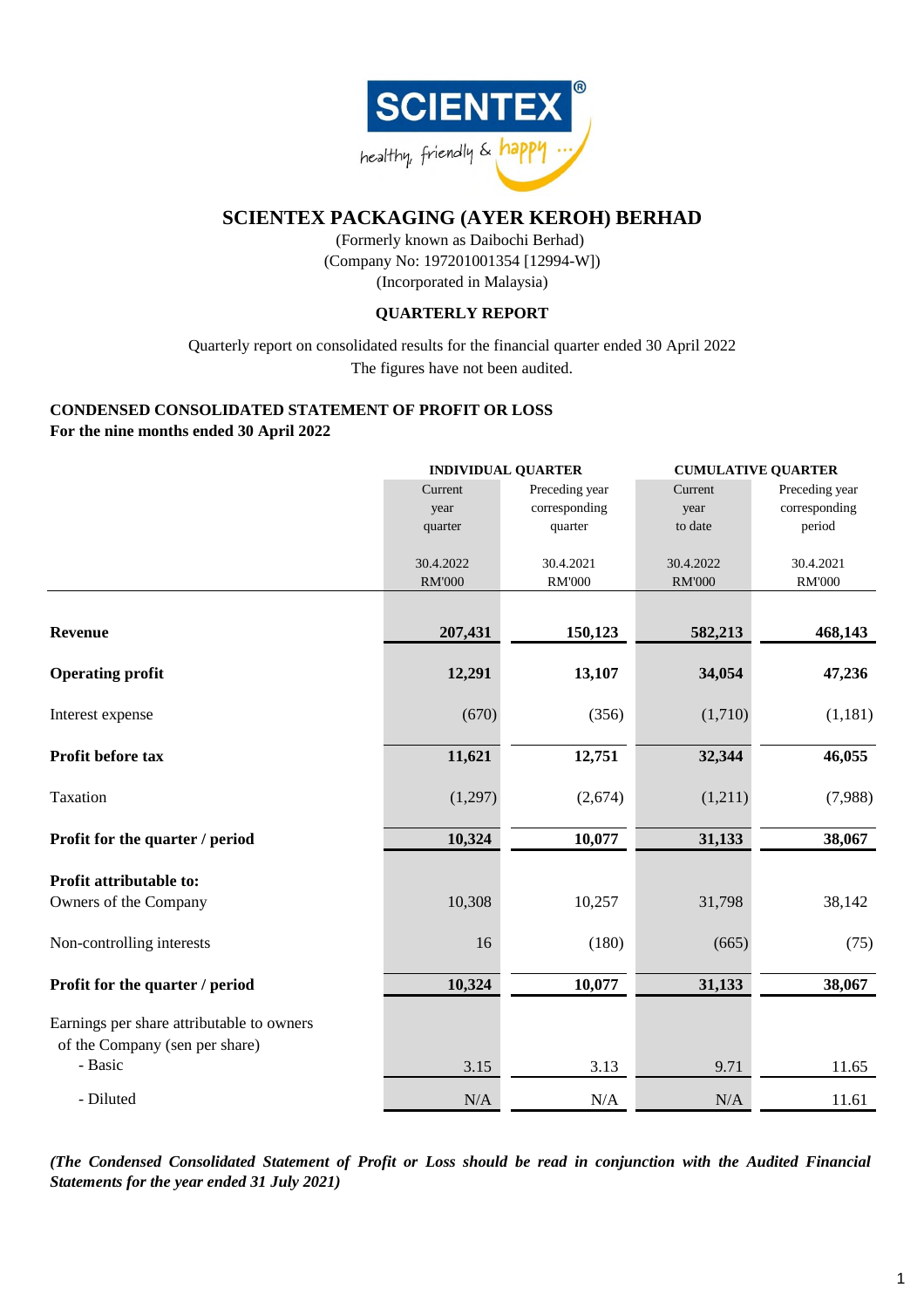

(Company No: 197201001354 [12994-W]) (Incorporated in Malaysia) (Formerly known as Daibochi Berhad)

# **QUARTERLY REPORT**

The figures have not been audited. Quarterly report on consolidated results for the financial quarter ended 30 April 2022

# **CONDENSED CONSOLIDATED STATEMENT OF COMPREHENSIVE INCOME**

**For the nine months ended 30 April 2022**

|                                                                         | <b>INDIVIDUAL QUARTER</b> |                |               | <b>CUMULATIVE QUARTER</b> |  |  |
|-------------------------------------------------------------------------|---------------------------|----------------|---------------|---------------------------|--|--|
|                                                                         | Current                   | Preceding year | Current       | Preceding year            |  |  |
|                                                                         | year                      | corresponding  | year          | corresponding             |  |  |
|                                                                         | quarter                   | quarter        | to date       | period                    |  |  |
|                                                                         |                           |                |               |                           |  |  |
|                                                                         | 30.4.2022                 | 30.4.2021      | 30.4.2022     | 30.4.2021                 |  |  |
|                                                                         | <b>RM'000</b>             | <b>RM'000</b>  | <b>RM'000</b> | <b>RM'000</b>             |  |  |
| Profit for the quarter / period                                         | 10,324                    | 10,077         | 31,133        | 38,067                    |  |  |
| Other comprehensive income/(loss), net of income tax:                   |                           |                |               |                           |  |  |
| Items that may be reclassified subsequently<br>to profit or loss:       |                           |                |               |                           |  |  |
| - Foreign currency translation of foreign operations                    | 667                       | (7,825)        | (4,153)       | (9,008)                   |  |  |
| Other comprehensive income/(loss) for the quarter /                     |                           |                |               |                           |  |  |
| period, net of income tax                                               | 667                       | (7, 825)       | (4,153)       | (9,008)                   |  |  |
| Total comprehensive income for the quarter /                            |                           |                |               |                           |  |  |
| period, net of income tax                                               | 10,991                    | 2,252          | 26,980        | 29,059                    |  |  |
| Total comprehensive income for the quarter /<br>period attributable to: |                           |                |               |                           |  |  |
| Owners of the Company                                                   | 11,125                    | 5,711          | 29,328        | 33,014                    |  |  |
| Non-controlling interests                                               | (134)                     | (3,459)        | (2,348)       | (3,955)                   |  |  |
|                                                                         | 10,991                    | 2,252          | 26,980        | 29,059                    |  |  |

*(The Condensed Consolidated Statement of Comprehensive Income should be read in conjunction with the Audited Financial Statements for the year ended 31 July 2021)*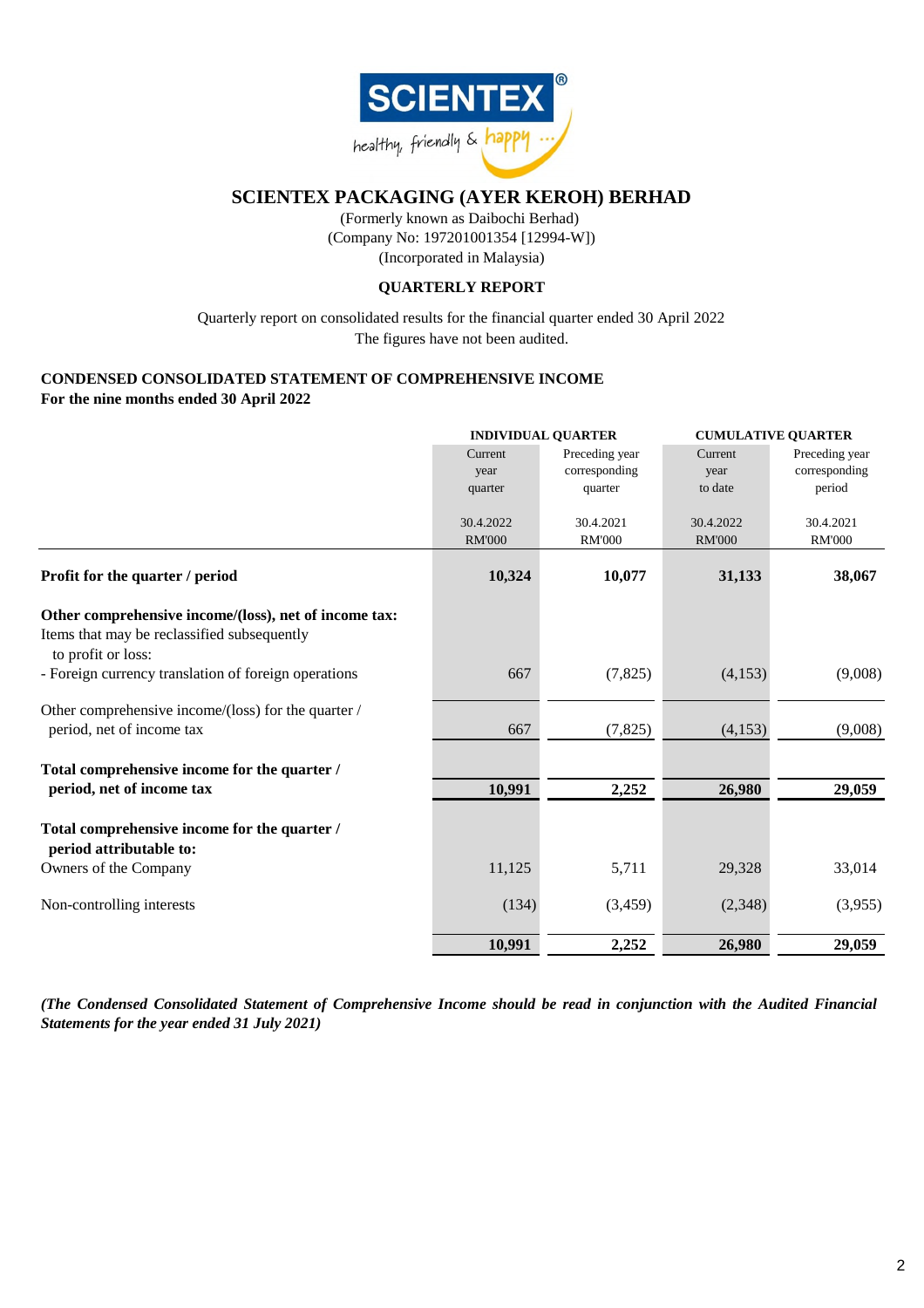

(Company No: 197201001354 [12994-W]) (Incorporated in Malaysia) (Formerly known as Daibochi Berhad)

## **CONDENSED CONSOLIDATED STATEMENT OF FINANCIAL POSITION As at 30 April 2022**

|                                                                 | AS AT<br><b>CURRENT</b><br><b>FINANCIAL</b><br><b>QUARTER ENDED</b><br>30.4.2022<br><b>RM'000</b> | AS AT<br><b>PRECEDING</b><br><b>FINANCIAL</b><br><b>YEAR ENDED</b><br>31.7.2021<br><b>RM'000</b> |
|-----------------------------------------------------------------|---------------------------------------------------------------------------------------------------|--------------------------------------------------------------------------------------------------|
| <b>ASSETS</b>                                                   | (Unaudited)                                                                                       | (Audited)                                                                                        |
| <b>Non-current assets</b>                                       |                                                                                                   |                                                                                                  |
| Property, plant and equipment                                   | 287,600                                                                                           | 231,885                                                                                          |
| Right-of-use assets                                             | 2,221                                                                                             | 2,747                                                                                            |
| Deferred tax assets                                             | 353                                                                                               | 355                                                                                              |
| Goodwill                                                        | 67,607                                                                                            | 69,940                                                                                           |
|                                                                 | 357,781                                                                                           | 304,927                                                                                          |
| <b>Current assets</b>                                           |                                                                                                   |                                                                                                  |
| Inventories                                                     | 99,527                                                                                            | 80,138                                                                                           |
| Trade and other receivables                                     | 148,268                                                                                           | 108,445                                                                                          |
| Tax recoverable                                                 | 10,486                                                                                            | 6,017                                                                                            |
| Cash and bank balances                                          | 20,390                                                                                            | 24,603                                                                                           |
|                                                                 | 278,671                                                                                           | 219,203                                                                                          |
|                                                                 |                                                                                                   |                                                                                                  |
| <b>TOTAL ASSETS</b>                                             | 636,452                                                                                           | 524,130                                                                                          |
| <b>EQUITY AND LIABILITIES</b><br><b>Capital and reserves</b>    |                                                                                                   |                                                                                                  |
| Share capital                                                   | 163,090                                                                                           | 163,090                                                                                          |
| Reserves                                                        | 135,274                                                                                           | 114,130                                                                                          |
| Equity attributable to owners of the Company                    | 298,364                                                                                           | 277,220                                                                                          |
| Non-controlling interests                                       | 17,648                                                                                            | 19,996                                                                                           |
| <b>Total equity</b>                                             | 316,012                                                                                           | 297,216                                                                                          |
| <b>Non-current liabilities</b>                                  |                                                                                                   |                                                                                                  |
| <b>Borrowings</b>                                               |                                                                                                   | 951                                                                                              |
| Lease liabilities                                               | 2,060                                                                                             | 2,481                                                                                            |
| Deferred tax liabilities                                        | 24,865                                                                                            | 25,702                                                                                           |
|                                                                 | 26,925                                                                                            | 29,134                                                                                           |
| <b>Current liabilities</b>                                      |                                                                                                   |                                                                                                  |
|                                                                 | 130,292                                                                                           | 77,739                                                                                           |
| <b>Borrowings</b><br>Lease liabilities                          |                                                                                                   |                                                                                                  |
| Trade and other payables                                        | 857<br>161,381                                                                                    | 3,091<br>115,827                                                                                 |
| Tax liabilities                                                 | 985                                                                                               |                                                                                                  |
|                                                                 | 293,515                                                                                           | 1,123<br>197,780                                                                                 |
|                                                                 |                                                                                                   |                                                                                                  |
| <b>Total liabilities</b>                                        | 320,440                                                                                           | 226,914                                                                                          |
| <b>TOTAL EQUITY AND LIABILITIES</b>                             | 636,452                                                                                           | 524,130                                                                                          |
| Net assets per share attributable to owners of the Company (RM) | 0.91                                                                                              | 0.85                                                                                             |

*(The Condensed Consolidated Statement of Financial Position should be read in conjunction with the Audited Financial Statements for the year ended 31 July 2021)*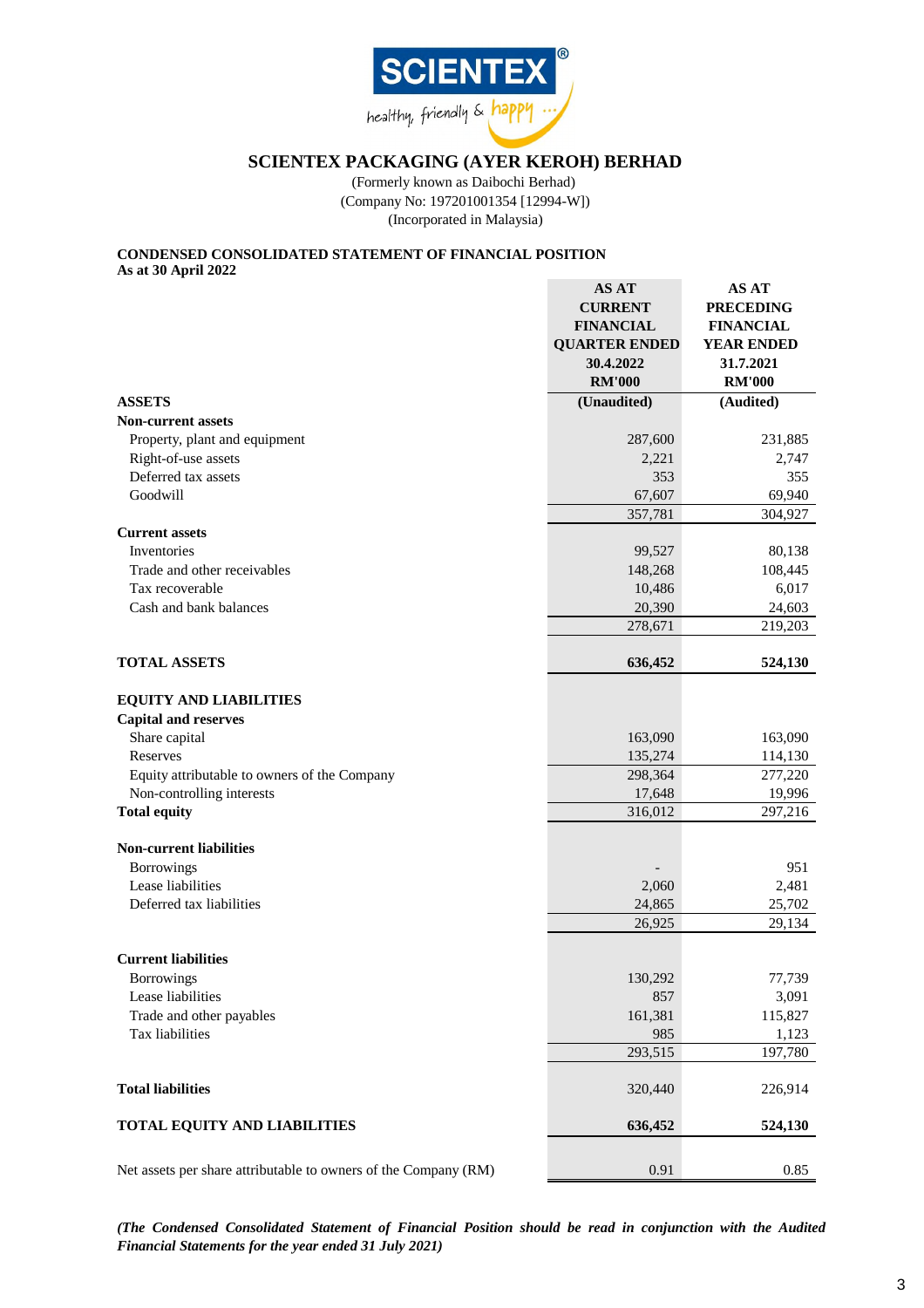

(Company No: 197201001354 [12994-W]) (Incorporated in Malaysia) (Formerly known as Daibochi Berhad)

# **CONDENSED CONSOLIDATED STATEMENT OF CHANGES IN EQUITY**

**For the nine months ended 30 April 2022**

 $\sim$ 

|                                              |                                          |                                            |                                                | --Reserves-----------------------------<br>-- Non-distributable ----------- | Distributable                                | <b>Attributable</b><br>to the equity       | Non-                                      |                                         |
|----------------------------------------------|------------------------------------------|--------------------------------------------|------------------------------------------------|-----------------------------------------------------------------------------|----------------------------------------------|--------------------------------------------|-------------------------------------------|-----------------------------------------|
|                                              | <b>Share</b><br>capital<br><b>RM'000</b> | <b>Treasury</b><br>shares<br><b>RM'000</b> | <b>Revaluation</b><br>reserve<br><b>RM'000</b> | <b>Translation</b><br>reserves<br><b>RM'000</b>                             | <b>Retained</b><br>earnings<br><b>RM'000</b> | holders of<br>the Company<br><b>RM'000</b> | controlling<br>interests<br><b>RM'000</b> | <b>Total</b><br>equity<br><b>RM'000</b> |
| As at 1 August 2021                          | 164,235                                  | (1, 145)                                   | 7,468                                          | (5,597)                                                                     | 112,259                                      | 277,220                                    | 19,996                                    | 297,216                                 |
| Profit for the period                        |                                          |                                            |                                                |                                                                             | 31,798                                       | 31,798                                     | (665)                                     | 31,133                                  |
| Other comprehensive loss for the period      |                                          |                                            | $\blacksquare$                                 | (2,470)                                                                     | $\overline{\phantom{a}}$                     | (2,470)                                    | (1,683)                                   | (4, 153)                                |
| Total comprehensive income for the<br>period |                                          |                                            |                                                | (2,470)                                                                     | 31,798                                       | 29,328                                     | (2,348)                                   | 26,980                                  |
| Dividends paid                               | $\sim$                                   |                                            | $\overline{\phantom{a}}$                       |                                                                             | (8, 184)                                     | (8, 184)                                   |                                           | (8, 184)                                |
| As at 30 April 2022                          | 164,235                                  | (1, 145)                                   | 7,468                                          | (8,067)                                                                     | 135,873                                      | 298,364                                    | 17,648                                    | 316,012                                 |
| As at 1 August 2020                          | 164,176                                  | (1,145)                                    | 7,468                                          | 694                                                                         | 81,599                                       | 252,792                                    | 24,908                                    | 277,700                                 |
| Profit for the period                        |                                          |                                            |                                                |                                                                             | 38,142                                       | 38,142                                     | (75)                                      | 38,067                                  |
| Other comprehensive income for the period    |                                          |                                            |                                                | (5, 128)                                                                    |                                              | (5, 128)                                   | (3,880)                                   | (9,008)                                 |
| Total comprehensive income for the<br>period |                                          |                                            |                                                | (5,128)                                                                     | 38,142                                       | 33,014                                     | (3,955)                                   | 29,059                                  |
| Dividends paid                               |                                          |                                            |                                                |                                                                             | (9,821)                                      | (9,821)                                    |                                           | (9,821)                                 |
| Exercise of warrants                         | 59                                       |                                            |                                                |                                                                             |                                              | 59                                         |                                           | 59                                      |
| As at 30 April 2021                          | 164,235                                  | (1, 145)                                   | 7,468                                          | (4, 434)                                                                    | 109,920                                      | 276,044                                    | 20,953                                    | 296,997                                 |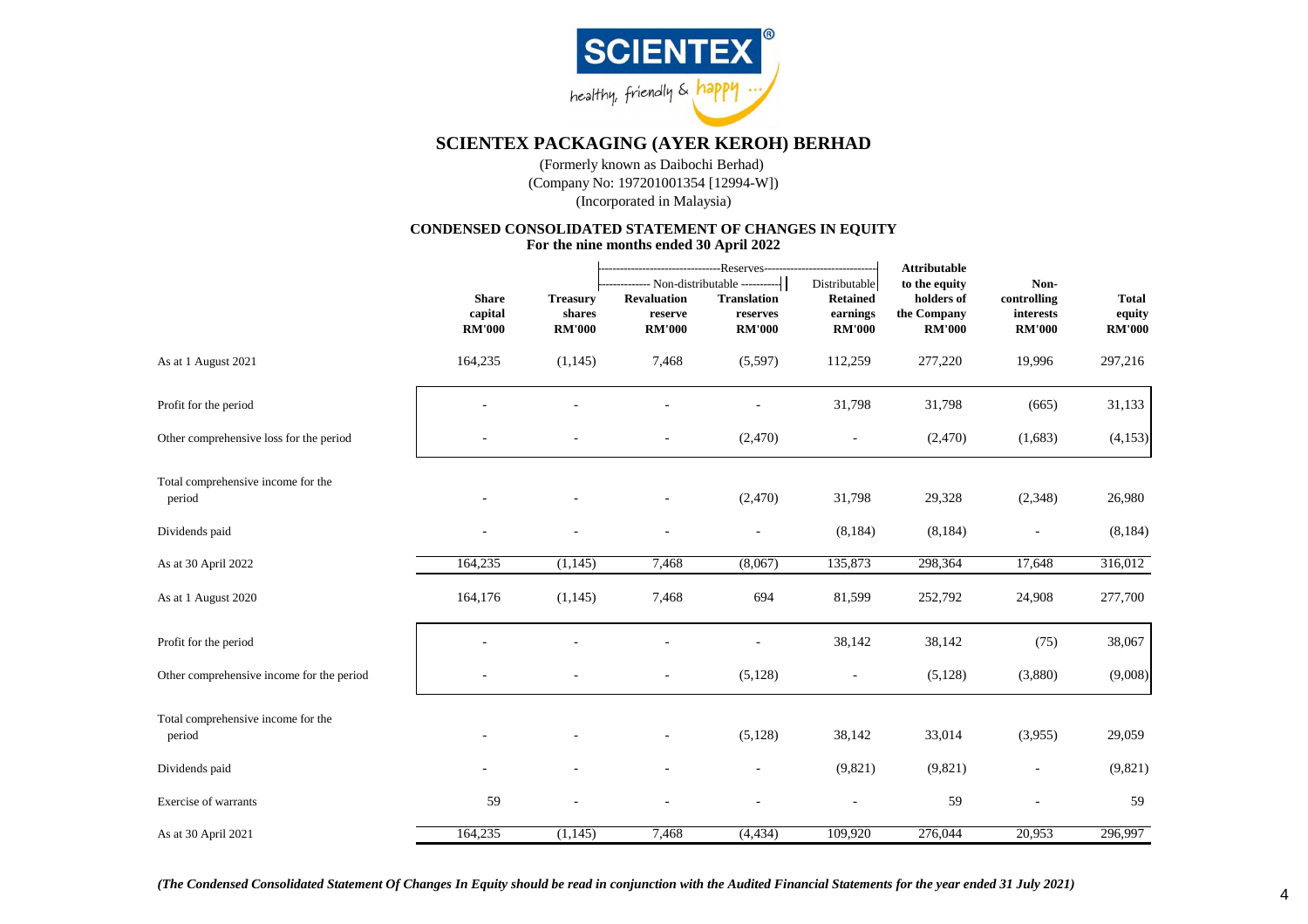

(Company No: 197201001354 [12994-W]) (Incorporated in Malaysia) (Formerly known as Daibochi Berhad)

# **CONDENSED CONSOLIDATED STATEMENT OF CASH FLOW**

**For the nine months ended 30 April 2022**

|                                                            | 9 MONTHS<br><b>ENDED</b><br>30.4.2022<br><b>RM'000</b> | 9 MONTHS<br><b>ENDED</b><br>30.4.2021<br><b>RM'000</b> |
|------------------------------------------------------------|--------------------------------------------------------|--------------------------------------------------------|
| CASH FLOWS FROM/(USED IN) OPERATING ACTIVITIES             |                                                        |                                                        |
| Profit before taxation                                     | 32,344                                                 | 46,055                                                 |
| Adjustments                                                | 22,268                                                 | 20,776                                                 |
| Operating profit before working capital changes            | 54,612                                                 | 66,831                                                 |
| Movement in working capital:                               |                                                        |                                                        |
| (Increase)/decrease in inventories                         | (20, 558)                                              | 8,342                                                  |
| Increase in receivables                                    | (54, 195)                                              | (5,536)                                                |
| Increase in payables                                       | 39,840                                                 | 1,460                                                  |
| Cash generated from operations                             | 19,699                                                 | 71,097                                                 |
| Interest received                                          | 43                                                     | 10                                                     |
| Taxation paid                                              | (6,690)                                                | (3,869)                                                |
| Net cash from operating activities                         | 13,052                                                 | 67,238                                                 |
| CASH FLOWS FROM/(USED IN) INVESTING ACTIVITIES             |                                                        |                                                        |
| Proceeds from disposal of property, plant and equipment    | 17                                                     | 60                                                     |
| Interest received                                          | 5                                                      | 8                                                      |
| Purchase of property, plant and equipment                  | (50, 825)                                              | (38,095)                                               |
| Deposit paid for purchase of property, plant and equipment | (4,045)                                                | (8, 339)                                               |
| Net cash used in investing activities                      | (54, 848)                                              | (46, 366)                                              |
| CASH FLOWS FROM/(USED IN) FINANCING ACTIVITIES             |                                                        |                                                        |
| Net drawdown/(repayment) of short-term borrowings          | 49,980                                                 | (13,891)                                               |
| Repayment of term loans                                    | (1,043)                                                | (1,923)                                                |
| Proceeds from exercise of warrants                         |                                                        | 59                                                     |
| Dividends paid to shareholders of the Company              | (8, 184)                                               | (9,821)                                                |
| Interest paid                                              | (1,539)                                                | (915)                                                  |
| Interest paid on lease liabilities                         | (171)                                                  | (266)                                                  |
| Repayment of lease liabilities                             | (558)                                                  | (350)                                                  |
| Net cash from/(used in) financing activities               | 38,485                                                 | (27, 107)                                              |
| NET CHANGE IN CASH AND CASH EQUIVALENTS                    | (3,311)                                                | (6,235)                                                |
| CASH AND CASH EQUIVALENTS AT BEGINNING OF THE PERIOD       | 24,603                                                 | 28,484                                                 |
| <b>Effect of exchange differences</b>                      | (902)                                                  | (2, 415)                                               |
| CASH AND CASH EQUIVALENTS AT END OF THE PERIOD             | 20,390                                                 | 19,834                                                 |

*(The Condensed Consolidated Statement of Cash Flow should be read in conjunction with the Audited Financial Statements for the year ended 31 July 2021)*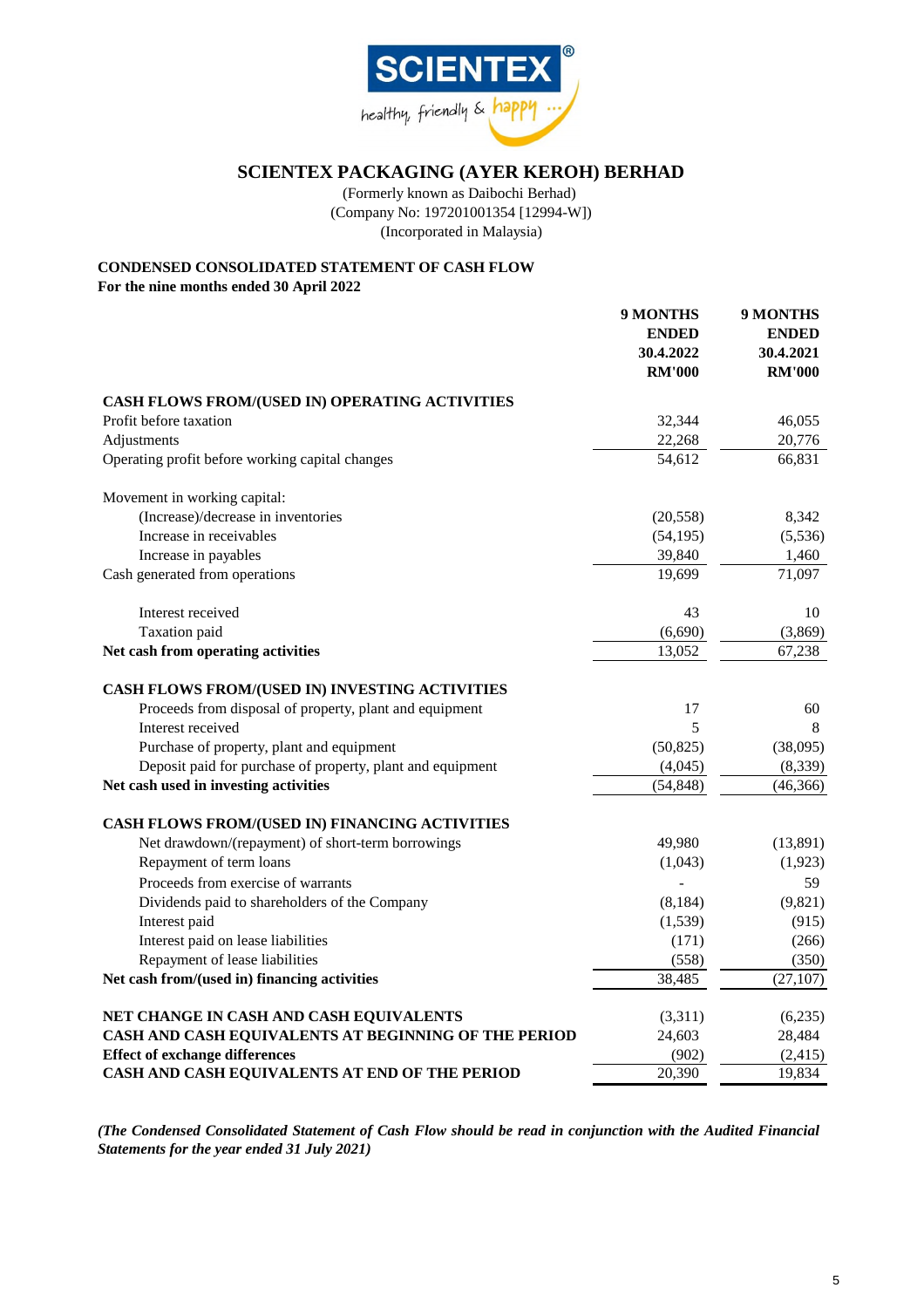(Formerly known as Daibochi Berhad) (Company No: 197201001354 [12994-W]) (Incorporated in Malaysia)

## **NOTES TO THE INTERIM FINANCIAL REPORT FOR THE FINANCIAL QUARTER ENDED 30 APRIL 2022**

## **PART A: EXPLANATORY NOTES PURSUANT TO MFRS 134**

## **A1 Basis of preparation**

The interim financial report is unaudited and has been prepared in accordance with MFRS 134 Interim Financial Reporting and paragraph 9.22 and Appendix 9B of Bursa Malaysia Securities Berhad Main Market Listing Requirements.

The interim financial statements should be read in conjunction with the audited financial statements of the Group for the financial year ended 31 July 2021 which were prepared under Malaysian Financial Reporting Standards ("MFRS"). These explanatory notes attached to the interim financial statements provide an explanation of events and transactions that are significant to an understanding of the changes in the financial position and performance of the Group since the financial year ended 31 July 2021.

The accounting policies adopted in the preparation of the interim financial statements are consistent with those adopted for the annual audited financial statements for the financial year ended 31 July 2021, except for the adoption of the following amendments to MFRSs that are effective for the financial statements effective from 1 August 2021, as disclosed below:

| Amendments to MFRS 9. MFRS 139. | Interest Rate Benchmark Reform – Phase 2                |
|---------------------------------|---------------------------------------------------------|
| MFRS 7. MFRS 4 and MFRS 16      |                                                         |
| Amendments to MFRS 16           | COVID-19 - Related Rent Concessions beyond 30 June 2021 |

The adoption of these amendments to MFRSs does not have significant impact on the financial statements of the Group.

#### **A2 Audit report**

The Group's preceding annual financial statements for the financial year ended 31 July 2021 was not qualified.

#### **A3 Seasonal or cyclical factors**

The business operations of the Group for the current financial quarter under review were not materially affected by any seasonal or cyclical factors.

#### **A4 Unusual items affecting assets, liabilities, equity, net income or cash flows**

There were no material items affecting assets, liabilities, equity, net income or cash flows that are unusual because of their nature, size or incidence for the current financial quarter under review.

#### **A5 Material changes in estimates**

There were no changes in estimates of amounts reported in prior interim periods that have a material effect in the current financial quarter under review.

#### **A6 Changes in debts and equity securities**

There were no issuance and repayment of debts and equity securities, share buy-backs, share cancellations, shares held as treasury shares and resale of treasury shares for the current financial period under review.

As at 30 April 2022, the total number of issued shares of the Company was 327,922,319 ordinary shares, out of which 550,100 ordinary shares were held as treasury shares. The total number of unexercised warrants was 27,296,952.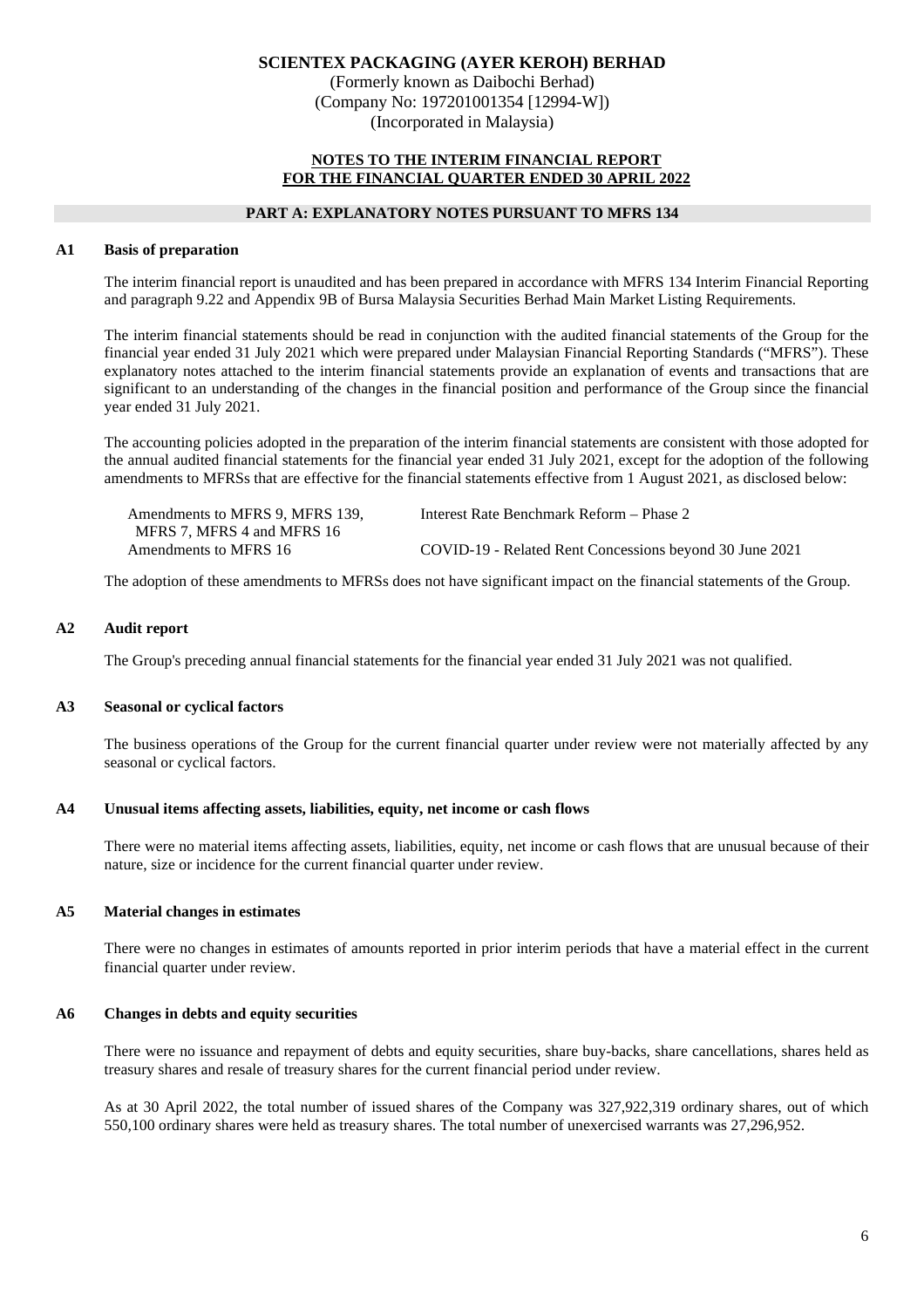(Formerly known as Daibochi Berhad) (Company No: 197201001354 [12994-W]) (Incorporated in Malaysia)

## **A7 Dividends paid**

The amount of dividend paid by the Company since 31 July 2021 was as follows:

| In respect of the financial year ending 31 July 2022:                                                                   | RM'000 |
|-------------------------------------------------------------------------------------------------------------------------|--------|
| Single tier interim dividend of 2.50 sen per ordinary share declared on 7 December 2021<br>and paid on 10 January 2022. | 8.184  |

## **A8 Segment information**

The Group did not present operating segment analysis as the business of the Group focuses solely in manufacturing and marketing of flexible plastic packaging materials within their internal reporting system. Accordingly, the chief operating decision makers review the business performance of the Group as a whole.

## **A9 Disclosure items**

The following items have been included in arriving at profit before tax:

|     |                                               | 3 months ended |           | 9 months ended |           |
|-----|-----------------------------------------------|----------------|-----------|----------------|-----------|
|     |                                               | 30.4.2022      | 30.4.2021 | 30.4.2022      | 30.4.2021 |
|     |                                               | RM'000         | RM'000    | RM'000         | RM'000    |
| (a) | Interest income                               | (21)           | (6)       | (48)           | (18)      |
| (b) | Other income                                  | (87)           | (921)     | (1,656)        | (2,913)   |
| (c) | Interest expense                              | 618            | 275       | 1,539          | 915       |
| (d) | Interest on lease liabilities                 | 52             | 81        | 171            | 266       |
| (e) | Depreciation of property, plant and equipment | 5,977          | 5,963     | 18,007         | 17,482    |
| (f) | Depreciation of right-of-use assets           | 272            | 266       | 808            | 841       |
| (g) | Net write back of receivables                 | (87)           | (85)      | (5)            | (78)      |
| (h) | Net provision/(write back) of inventories     | 469            | (13)      | 580            | (33)      |
| (i) | Gain on disposal of plant and equipment       |                |           | (17)           | (60)      |
| (i) | Property, plant and equipment written off     |                | 14        |                | 183       |
| (k) | Net foreign exchange loss/(gain)              | 1.199          | 727       | 542            | (747)     |

In the current financial quarter and current financial year-to-date ended 30 April 2022, there were no:

- Gain or loss on disposal of quoted or unquoted investments;

- Impairment of assets; and
- Any other material items not disclosed above.

## **A10 Valuation of property, plant and equipment**

The valuation of property, plant and equipment were brought forward without any amendments from the preceding annual financial statements.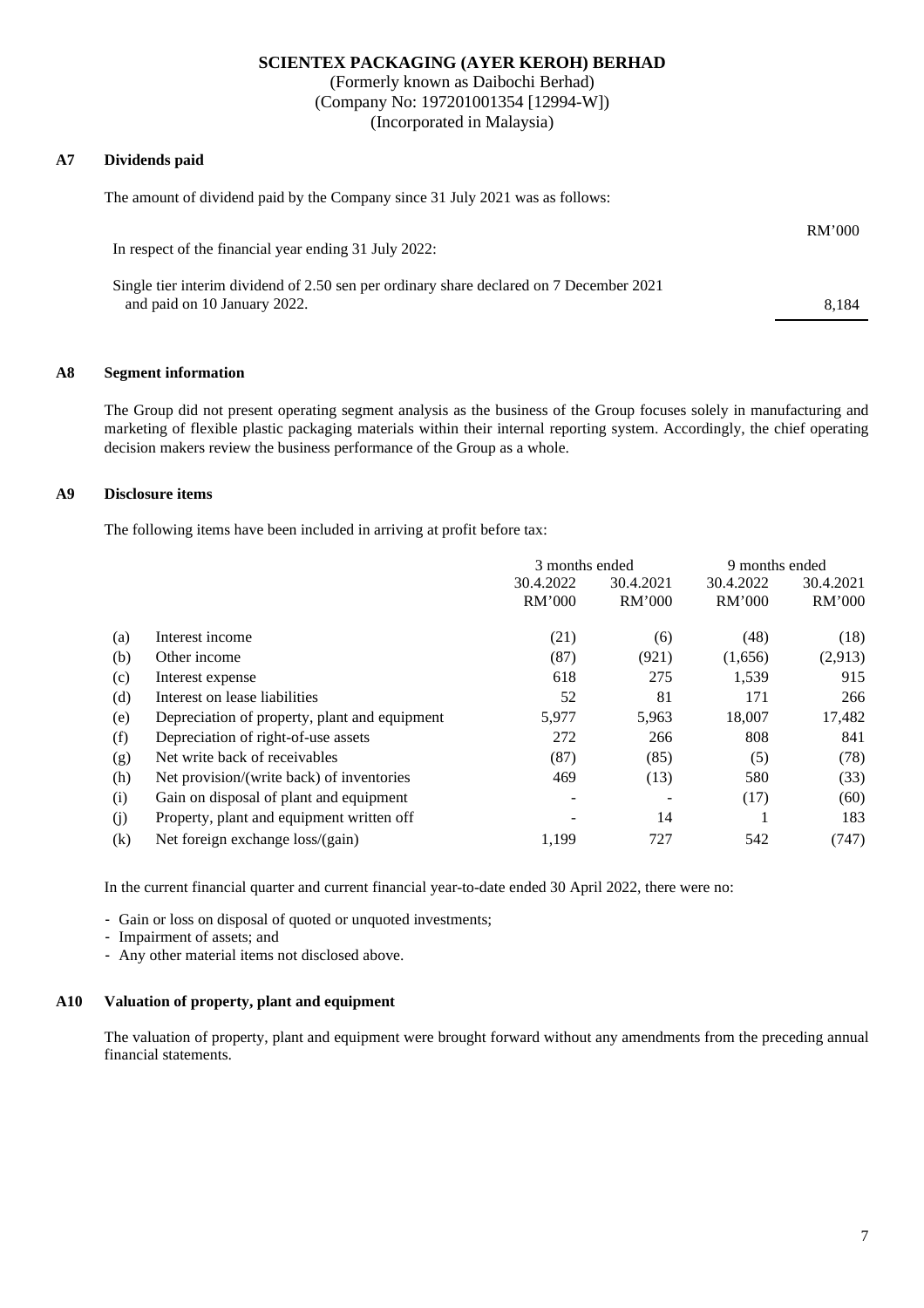(Formerly known as Daibochi Berhad) (Company No: 197201001354 [12994-W]) (Incorporated in Malaysia)

# **A11 Events subsequent to the end of the reporting period**

There were no material events subsequent to the end of the current financial quarter that have not been reflected in the financial statements for the said period as at the date of this report.

## **A12 Changes in the composition of the Group**

There were no material changes in the composition of the Group during the current financial quarter under review.

## **A13 Contingent liabilities**

There were no contingent liabilities or assets for the Group as at the end of the current financial quarter under review.

## **A14 Capital commitments**

As at the end of the current financial quarter under review, the capital commitments not recognised in the financial statements were as follows:

|                                                                 | As at<br>30.4.2022<br>RM'000 | As at<br>30.4.2021<br>RM'000 |
|-----------------------------------------------------------------|------------------------------|------------------------------|
| Approved and contracted for:<br>Purchase of plant and machinery | 39.681                       | 64.170                       |

#### **A15 Related party transactions**

The Group's related party transactions in the current financial quarter and current financial year-to-date ended 30 April 2022 were as follows:

|                           | 3 months ended         |                          | 9 months ended |           |
|---------------------------|------------------------|--------------------------|----------------|-----------|
|                           | 30.4.2022<br>30.4.2021 |                          | 30.4.2022      | 30.4.2021 |
|                           | RM'000                 | <b>RM'000</b>            | RM'000         | RM'000    |
| Other related companies * |                        |                          |                |           |
| Sale of goods             | 221                    | $\overline{\phantom{a}}$ | 311            |           |
| Facilities usage income   |                        | 819                      | 1,365          | 2.457     |
| Purchase of goods         | 55,906                 | 43.557                   | 176.289        | 131,581   |
| Services received         | 30                     | 40                       | 90             | 40        |

\* Other related companies refer to subsidiaries and/or associates of holding company, Scientex Berhad.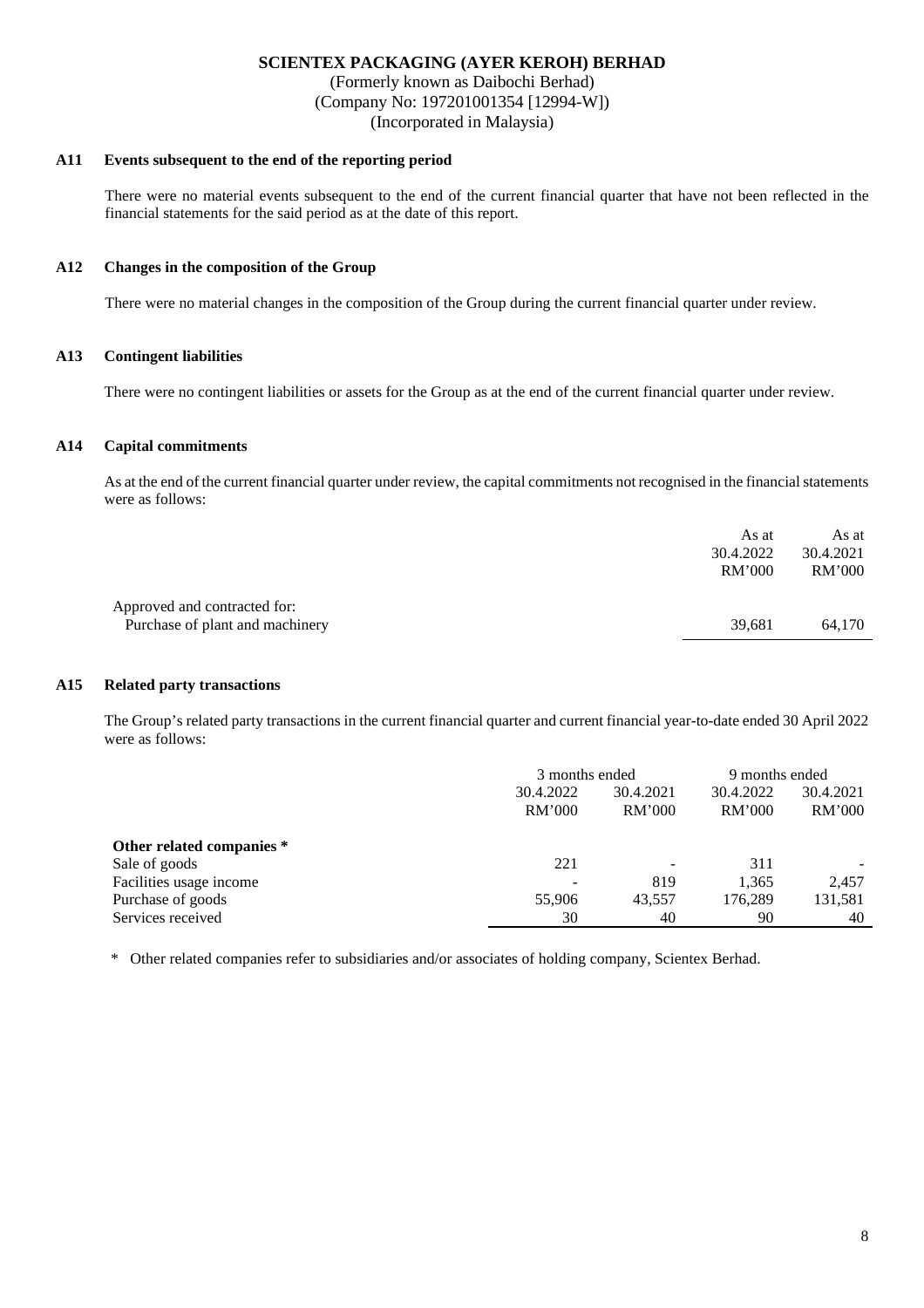(Formerly known as Daibochi Berhad) (Company No: 197201001354 [12994-W]) (Incorporated in Malaysia)

## **ADDITIONAL INFORMATION REQUIRED BY THE LISTING REQUIREMENTS OF BURSA MALAYSIA SECURITIES BERHAD INTERIM FINANCIAL REPORT FOR THE FINANCIAL QUARTER ENDED 30 APRIL 2022**

## **PART B: EXPLANATORY NOTES PURSUANT TO MAIN MARKET LISTING REQUIREMENTS OF BURSA MALAYSIA SECURITIES BERHAD**

## **B1 Review of performance**

|                                              | <b>INDIVIDUAL QUARTER</b> |                |           | <b>CUMULATIVE OUARTER</b> |                |          |
|----------------------------------------------|---------------------------|----------------|-----------|---------------------------|----------------|----------|
|                                              |                           | Preceding year |           |                           | Preceding year |          |
|                                              | Current year              | corresponding  |           | Current                   | corresponding  |          |
|                                              | quarter                   | quarter        |           | vear-to-date              | period         |          |
|                                              | 30.4.2022                 | 30.4.2021      | Changes I | 30.4.2022                 | 30.4.2021      | Changes  |
|                                              | <b>RM'000</b>             | <b>RM'000</b>  | $\%$      | <b>RM'000</b>             | <b>RM'000</b>  | $\%$     |
| Revenue                                      | 207,431                   | 150,123        | 38.2%     | 582,213                   | 468,143        | 24.4%    |
| Operating profit                             | 12,291                    | 13,107         | $-6.2\%$  | 34,054                    | 47,236         | $-27.9%$ |
| Profit attributable to owners of the Company | 10,308                    | 10,257         | 0.5%      | 31,798                    | 38,142         | $-16.6%$ |

## Current quarter review

For the current financial quarter ended 30 April 2022, the Group achieved revenue of RM207.43 million, an increase of 38.2% compared to RM150.12 million in the preceding year corresponding quarter, contributed by higher demand in both domestic and export sales. Exports as a percentage to group revenue rose to 47.8% compared to 42.7% in the preceding year corresponding quarter.

Despite the revenue growth, Group operating profit in the current financial quarter dipped 6.2% to RM12.29 million compared to RM13.11 million in the preceding year corresponding quarter. The reduction in operating profit was mainly due to increased cost of sales arising from higher overall material cost and freight costs caused by global supply chain challenges.

## 9-month review

For the 9-month financial period ended 30 April 2022, the Group recorded revenue of RM582.21 million, an increase of 24.4% compared to RM468.14 million recorded in the preceding year corresponding period, driven by higher sales in both the domestic and export markets. Exports as a percentage to group revenue rose to 47.2% compared to 43.5% in the preceding year corresponding period.

Operating profit however decreased 27.9% to RM34.05 million from RM47.24 million in the preceding year corresponding period. The decline in operating profit was mainly attributed to the reasons as stated in the current quarter review.

## **B2 Variations of the quarterly results as compared to the results of the preceding quarter**

|                                              | Current       | Preceding     |                |
|----------------------------------------------|---------------|---------------|----------------|
|                                              | quarter       | quarter       |                |
|                                              | 30.4.2022     | 31.1.2022     | <b>Changes</b> |
|                                              | <b>RM'000</b> | <b>RM'000</b> | %              |
| Revenue                                      | 207,431       | 194,467       | 6.7%           |
| Profit before tax ("PBT")                    | 11,621        | 11,665        | $-0.4%$        |
| Profit attributable to owners of the Company | 10,308        | 11,690        | $-11.8\%$      |

For the three months ended 30 April 2022, the Group's revenue increased 6.7% to RM207.43 million from RM194.47 million in the preceding quarter, driven by higher demand in both the domestic and export sales. Exports as a percentage of group revenue stood at 47.8% compared to 46.6% in the preceding quarter.

Despite the higher revenue, the Group recorded PBT of RM11.62 million mainly due to increase in raw material costs and other operating costs.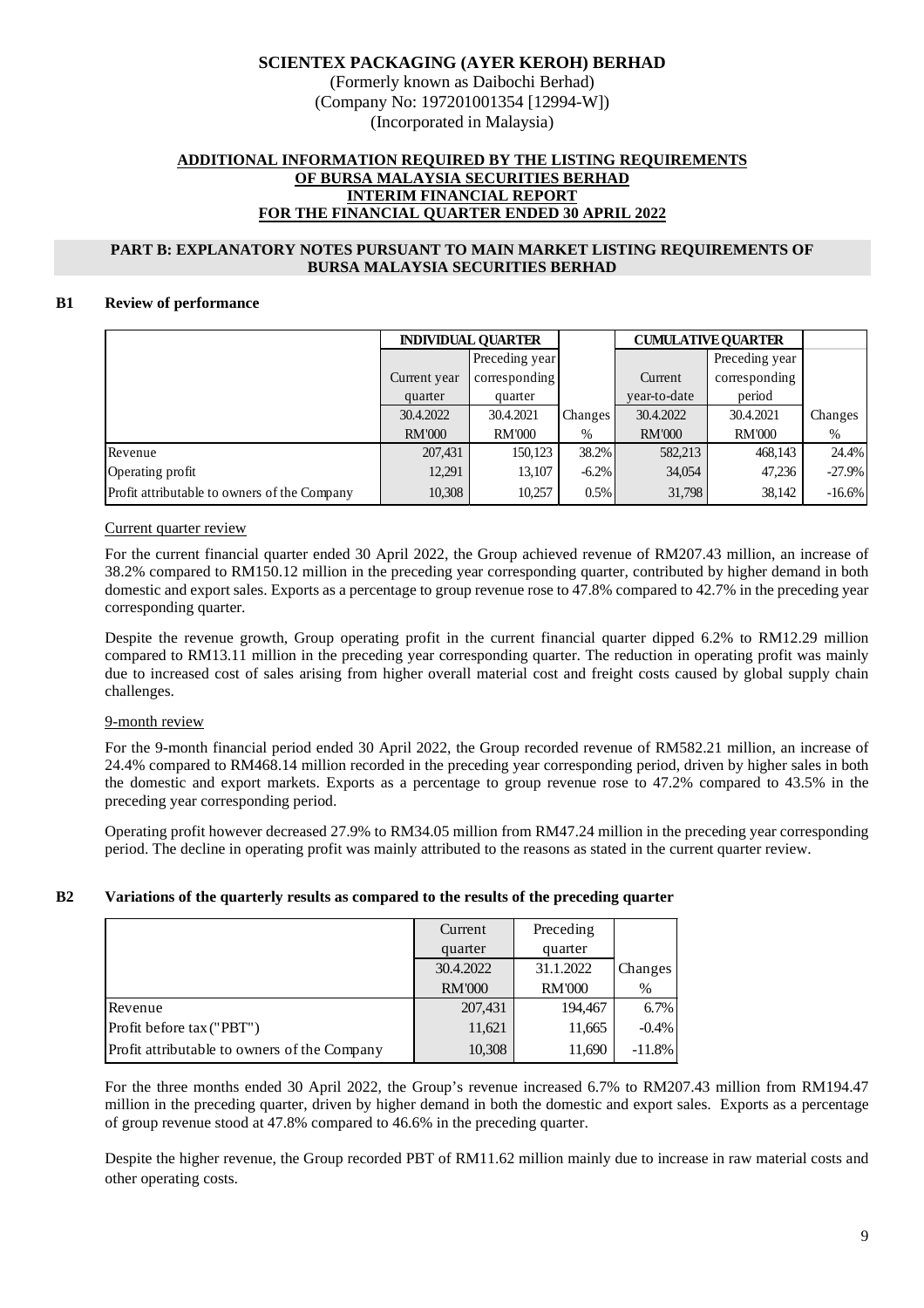(Formerly known as Daibochi Berhad) (Company No: 197201001354 [12994-W]) (Incorporated in Malaysia)

#### **B3 Current financial year prospects**

The Group continues to innovate and develop sustainable flexible packaging products ("FPP") in line with customers' needs and market trends through collaboration with brand owners and integration of resources and processes within the Scientex Group.

On the operations front, ongoing global supply chain challenges and geo-political uncertainties have led to volatility in the supply of raw materials, vessel delays and shortage of shipping containers resulting in elevated costs and longer production and delivery lead times to customers. The Group will continue working closely with its customers and supplier base to manage these operational issues and meet its commitments. In managing the Covid-19 situation, the Group remains vigilant and will continue to ensure the safety and wellbeing of its employees and stakeholders as Malaysia transitions to the endemic phase.

The socioeconomic condition in Myanmar remains uncertain due to several factors such as the on-going political crisis, frequent electricity outages, major changes to the import licence requirements causing shipment delays and changes in the foreign exchange policy. Whilst demand for its FPP remains encouraging, however, amidst the current backdrop of events, the Group continues to face operational challenges which are likely to impact efficiency and financial performance over the near term. The Group is undertaking a comprehensive review of its Myanmar operations with its joint venture partner to explore further options pertaining to the Myanmar operations.

Save for its Myanmar operations and challenges in the operating environment, Malaysian economic sectors and geographical borders continue to reopen, which should bode well for the resilient demand for FPP. The Group is cautiously optimistic of its prospects for the current financial year.

## **B4 Variations of actual profit from forecast profit**

This note is not applicable as the Group did not issue and publish any profit forecast for the current financial quarter under review.

## **B5 Taxation**

Details of tax credit for the current financial quarter and current financial year-to-date were as follows:

|                                       | 3 months ended      |                     | 9 months ended      |                     |
|---------------------------------------|---------------------|---------------------|---------------------|---------------------|
|                                       | 30.4.2022<br>RM'000 | 30.4.2021<br>RM'000 | 30.4.2022<br>RM'000 | 30.4.2021<br>RM'000 |
| In respect of current quarter/period: |                     |                     |                     |                     |
| - Income tax                          | 897                 | 2,011               | 2,048               | 7,667               |
| - Deferred tax                        | 400                 | 663                 | (837)               | 321                 |
|                                       | 1.297               | 2.674               | 1.211               | 7,988               |

The Group's effective tax rate for the current financial quarter and current financial year-to-date are lower than the statutory income tax rate mainly due to the utilisation of tax incentive.

#### **B6 Status of corporate proposals**

There were no material corporate proposals announced and not completed as at the date of this report.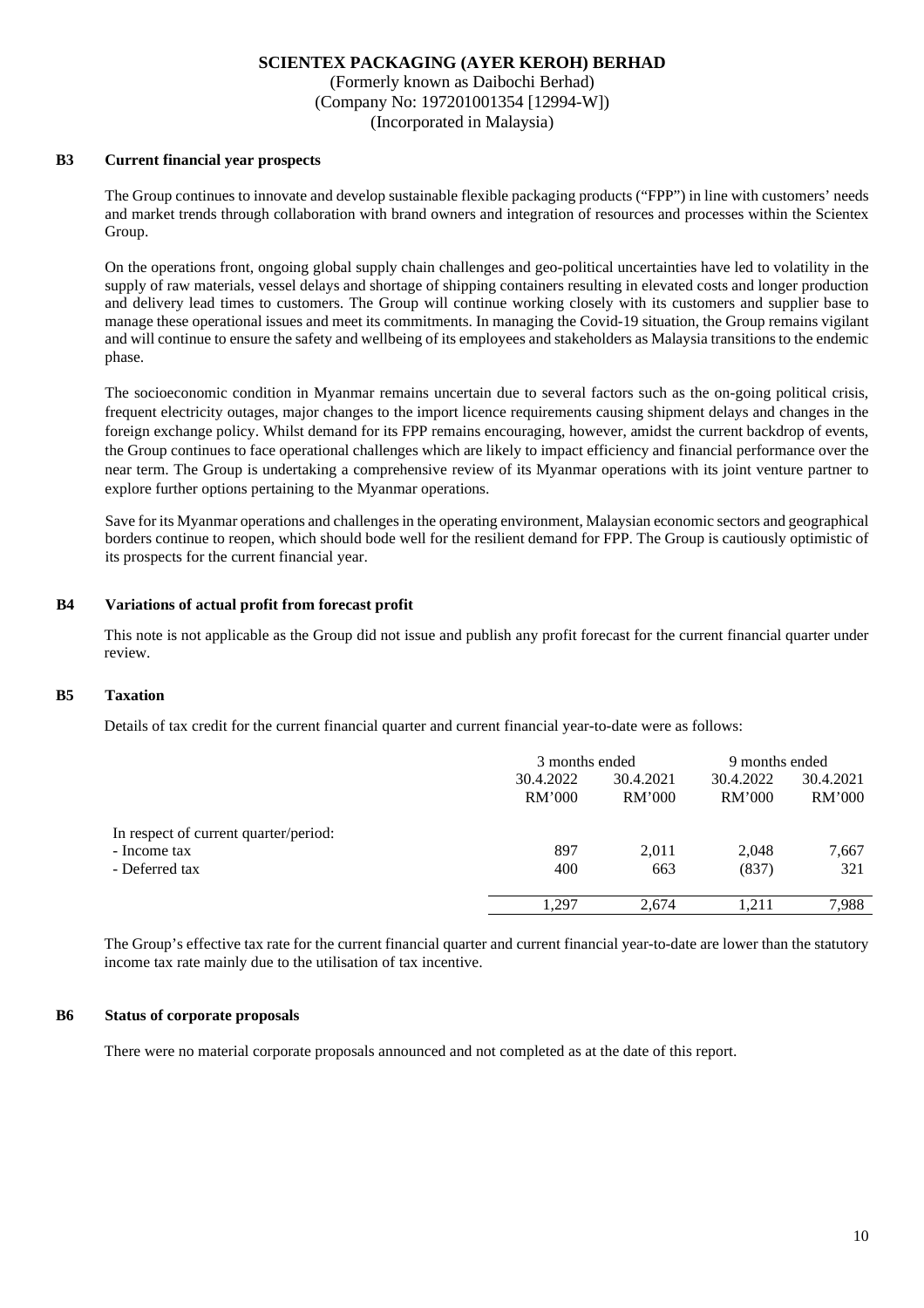(Formerly known as Daibochi Berhad) (Company No: 197201001354 [12994-W]) (Incorporated in Malaysia)

## **B7 Borrowings**

|                                                 |                              |            | Total      |
|-------------------------------------------------|------------------------------|------------|------------|
|                                                 | Long term                    | Short term | borrowings |
| As at 30 April 2022                             | RM'000                       | RM'000     | RM'000     |
|                                                 |                              |            |            |
| <b>Unsecured:</b><br><b>Denominated in USD</b>  |                              |            |            |
| Trade financing<br>$\qquad \qquad \blacksquare$ | $\overline{a}$               | 60,900     | 60,900     |
|                                                 |                              |            |            |
| <b>Denominated in AUD</b>                       |                              |            |            |
| Trade financing<br>$\overline{\phantom{a}}$     | $\qquad \qquad \blacksquare$ | 37,382     | 37,382     |
|                                                 |                              |            |            |
| <b>Denominated in RM</b>                        |                              |            |            |
| Term loan<br>$\blacksquare$                     | -                            | 1,302      | 1,302      |
| Trade financing<br>$\overline{\phantom{a}}$     | $\blacksquare$               | 30,708     | 30,708     |
|                                                 |                              |            |            |
| <b>Total</b>                                    | $\blacksquare$               | 130,292    | 130,292    |
|                                                 |                              |            |            |
| As at 30 April 2021                             |                              |            |            |
| <b>Unsecured:</b>                               |                              |            |            |
| <b>Denominated in USD</b>                       |                              |            |            |
| Trade financing<br>-                            | $\overline{a}$               | 38,540     | 38,540     |
|                                                 |                              |            |            |
| <b>Denominated in AUD</b>                       |                              |            |            |
| Trade financing<br>$\overline{\phantom{a}}$     | $\qquad \qquad \blacksquare$ | 18,921     | 18,921     |
|                                                 |                              |            |            |
| <b>Denominated in RM</b>                        |                              |            |            |
| Term loan<br>$\overline{\phantom{a}}$           | 1,303                        | 1,590      | 2,893      |
| Trade financing<br>$\blacksquare$               |                              | 2,000      | 2,000      |
|                                                 |                              |            |            |
| <b>Total</b>                                    | 1,303                        | 61,051     | 62,354     |

## **B8 Material litigation**

There was no material litigation involving any member of the Group as at the date of this report.

# **B9 Dividend**

The Board of Directors does not recommend any dividend for the current financial quarter under review.